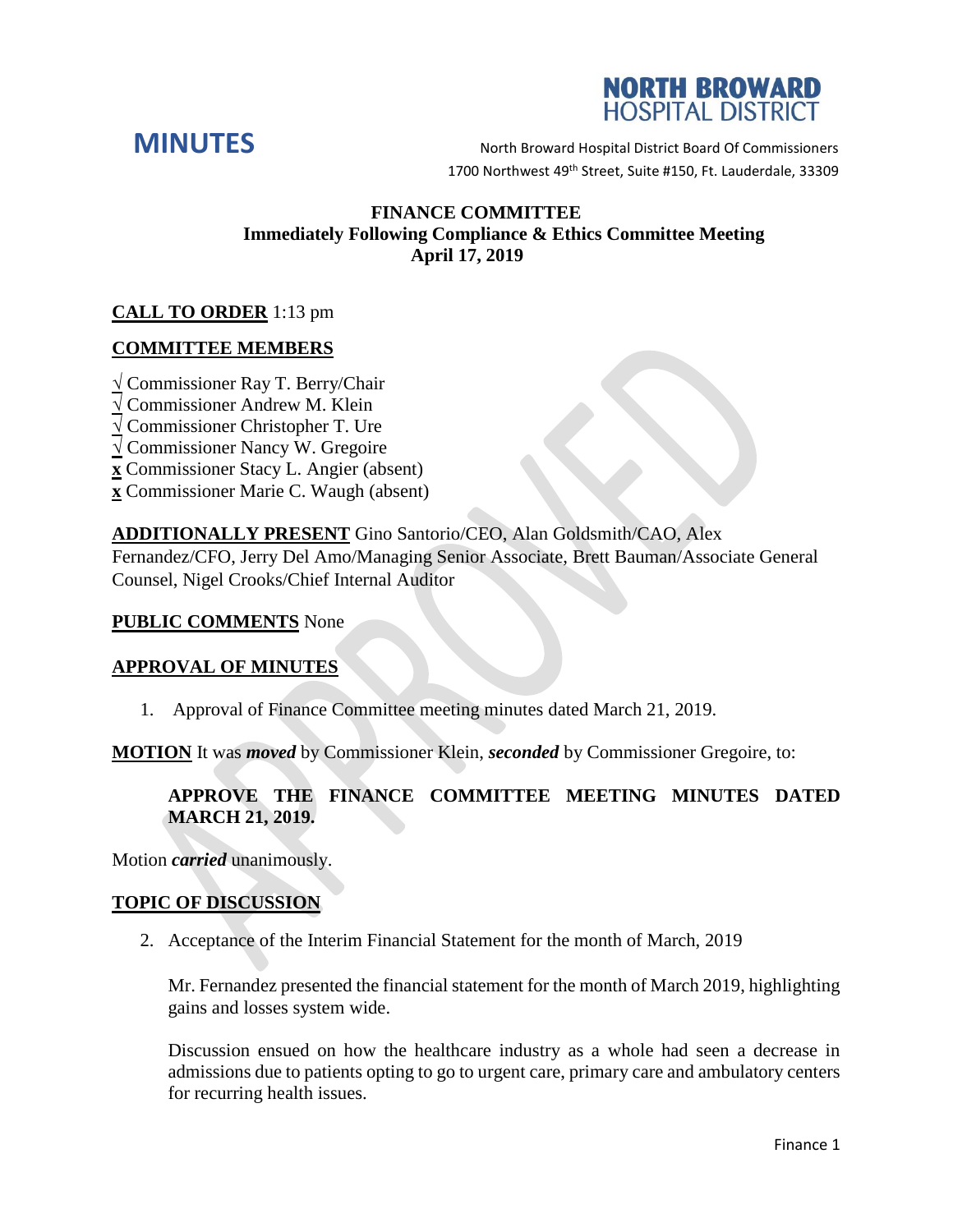



**MINUTES** North Broward Hospital District Board Of Commissioners 1700 Northwest 49<sup>th</sup> Street, Suite #150, Ft. Lauderdale, 33309

Ms. Moore briefly spoke to upcoming marketing and advertising for Broward Health that included print and digital campaigns, commercials, medical expert segments around the news hours, outreach sponsorships, and service offerings.

**MOTION** It was *moved* by Commissioner Gregoire, *seconded* by Commissioner Ure, to:

#### **ACCEPT THE INTERIM FINANCIAL STATEMENT FOR THE MONTH OF MARCH 2019, AS PRESENTED.**

Motion *carried* unanimously.

- Note: Commissioner Klein stepped away from the meeting during the discussion and voting of items 3 and item 4.
	- 3. Broward Health North Security Install, Engle Construction

**MOTION** It was *moved* by Commissioner Gregoire, *seconded* by Commissioner Ure, that:

**THE FINANCE COMMITTEE RECOMMEND THAT THE BOARD OF COMMISSIONERS OF THE NORTH BROWARD HOSPITAL DISTRICT AUTHORIZE THE PRESIDENT/CEO TO ENTER INTO A CONTRACTUAL AGREEMENT NOT TO EXCEED \$300K FOR ONE (1) YEAR WITH ENGLE CONSTRUCTION, THE VENDOR AWARDED FOLLOWING THE FORMAL RFP.** 

Motion *carried* unanimously.

4. Broward Health Physician Group, Family Medicine Services, Dr. Asha Gupta

**MOTION** It was *moved* by Commissioner Gregoire, *seconded* by Commissioner Ure, that:

**THE FINANCE COMMITTEE RECOMMEND THAT THE BOARD OF COMMISSIONERS OF THE NORTH BROWARD HOSPITAL DISTRICT AUTHORIZE THE PRESIDENT/CEO TO ENTER INTO A NEW TWO (2) YEAR EMPLOYMENT AGREEMENT WITH DR. ASHA GUPTA FOR FAMILY PROVISION OF FAMILY MEDICINE SERVICES AT BROWARD HEALTH NORTH.** 

Motion *carried* unanimously.